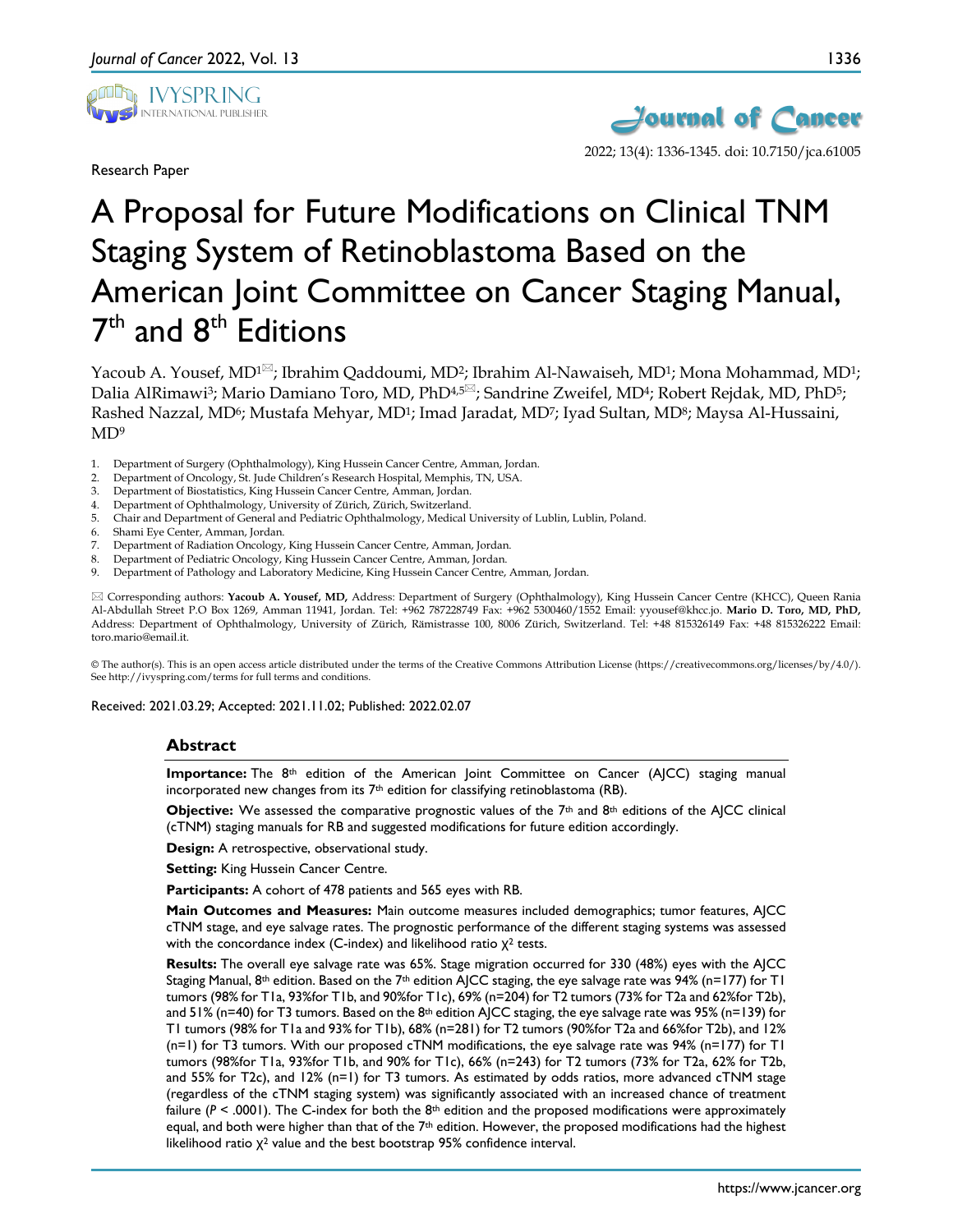**Conclusions and Relevance:** Our proposed modifications on the clinical TNM Staging System for RB harbor more detailed subgroup classification criteria that provides better prognostic value for eye globe salvage than the published similar (but not identical) AJCC Staging Manual, 7<sup>th</sup> and 8<sup>th</sup> editions, furthermore these modifications may resolve the discrepancies in the previously published different classification systems for RB.

Key words: Retinoblastoma; Globe salvage; Staging system; Prognosis; American Joint Committee on Cancer

## **Introduction**

Retinoblastoma (RB) is the most common primary ocular malignant neoplasm of childhood. The prognosis for long-term survival is excellent in developed countries, where most tumors are intraocular at presentation [1,2,3]. The likelihood of globe salvage depends on many tumor features, such as size, presence of subretinal fluid, vitreous seeds, and subretinal seeding [4,5].

Eye salvage rates are as high as 70% to 100% for smaller tumors (group A-C) but are as low as 23% for advanced tumors (group D or E) [6,7,8]. Moreover, treatment burden increases with tumor size and severity. Although group A tumors can be treated with such focal therapies as laser or cryotherapy, large tumors or tumors with seeding require more invasive therapies, such as systemic chemotherapy, intraarterial chemotherapy (IAC), intravitreal chemotherapy (IViC), or radioactive plaque brachytherapy [9,10,11,12,13].

The American Joint Committee on Cancer (AJCC) tumor/node/metastasis (TNM) staging system, which is a universal staging system for all cancers, included both intraocular and extraocular RB tumors in the 7<sup>th</sup> edition of the AJCC Staging Manual (AJCC-7) in 2009 [11]. This was updated by 18 RB specialist centers from 13 countries in the 8<sup>th</sup> edition of the AJCC Staging Manual (AJCC-8) in 2017 [14] and is suggested to most accurately predict eye salvage, metastasis, and death. AJCC-8 incorporates intraocular (cT1–cT3) and extraocular (cT4) tumors and includes heritability, making RB the first cancer to consider heritability in its staging [15].

The AJCC-8 merged all eyes with vitreous and sub retinal seeds (regardless severity, location, and extent) in one category (cT2b), while we believe it is better for these eyes to be divided into further subgroups to give better prognostic power for this staging system. Furthermore, the AJCC staging team analyzed a heterogonous group of patients treated by different teams in different countries across the world. This heterogeneity empowered the AJCC-8, even though, we believe it should be helpful to validate this staging system based on a homogenous group of patients treated by the same team in one specialized center as well. Herein, we evaluated the discriminative ability of both the AJCC-7 and AJCC-8 clinical TNM (cTNM) staging systems for intraocular RB tumors and the effect of stage migration from AJCC-7 to AJCC-8 on the prognosis of globe salvage by performing a retrospective analysis of patients with RB who were treated at King Hussein Cancer Center (KHCC) in Amman, Jordan from 2003 to 2019. On the basis of our findings, we put forward suggestions for modifications on AJCC-8 for grouping for RB to be evaluated by different single center and multicenter studies and thereafter may be considered for future TNM staging edition to better predict the likelihood of globe salvage.

## **Methods**

This is a retrospective cohort study of 478 patients (697 eyes) who had clinically diagnosed RB and were treated at KHCC from 2003 to 2019. The KHCC Institutional Review Board approved this study. Selection required access to patient medical records and RetCam images. The data collected included patient demographics, treatment modalities, eye salvage, metastasis, mortality rates, and tumor features and stage at diagnosis. All tumors were restaged according to AJCC-7 and AJCC-8 criteria (eTables 1 and 2 in Supplement 1) [14,15].

## **Inclusion and Exclusion Criteria**

The inclusion criteria for this study comprised eyes with a clinical diagnosis of intraocular RB that received conservative treatment to avoid enucleation and/or external beam radiation therapy (EBRT). The exclusion criteria consisted of cases without follow-up records, eyes with extraocular tumor invasion, and tumors treated with primary enucleation or EBRT. We defined eye salvage as the absence of tumor activity for at least 6 months after the last active treatment.

## **Tumor Features, Definitions, TNM Clinical Staging, and Treatment Modalities**

We reviewed RetCam images and clinical drawings for all eyes at the time of diagnosis and documented each tumor feature. We then restaged the tumors according to AJCC-7 and AJCC-8 TNM criteria for RB (eTables 1 and 2 in Supplement 1) [14,15].

We defined intraretinal tumors as those involving the retina, without subretinal seeding or vitreous seeds. Large tumors were defined as those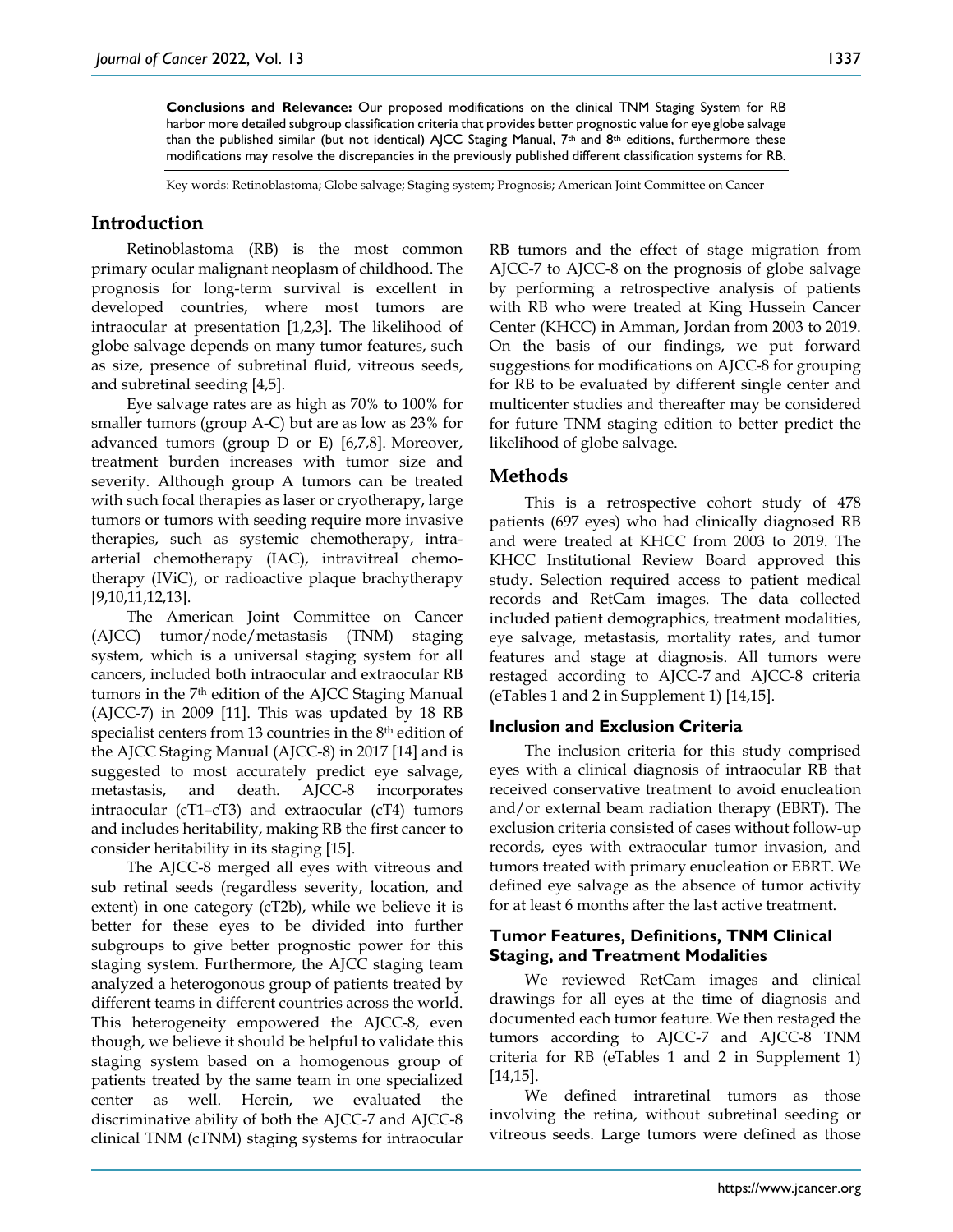filling more two-thirds of the eye globe, as detected clinically, in B-scan ultrasounds, and/or in magnetic resonance images. We classified tumor seeds as subretinal or vitreous according to their location. The severity of the seeds was classified as focal vitreous and/or subretinal if fine aggregates of tumor cells were present without large clumps or "snowballs" or as massive vitreous and/or subretinal seeding if diffuse clumps or snowballs of tumor cells were present.

The standard treatment for RB consisted of a systemic chemotherapy regimen of carboplatin, vincristine, and etoposide combined with focal consolidation therapy. Each chemotherapy cycle was repeated every 3 to 4 weeks for a total of 6 to 8 cycles, according to patient condition and tumor status. Ocular oncology follow-up was provided with examination under anesthesia before each cycle of chemotherapy and every 3 to 4 weeks thereafter. Fundus photos were taken with a RetCam II instrument (Clarity Medical System, Pleasanton, CA, USA). Focal therapy was applied when needed as transpupillary thermotherapy and/or triple freeze thaw cryotherapy (MIRA CR 4000), starting after the second cycle of systemic chemotherapy. IAC, IViC, subtenon chemotherapy, and  $I^{125}$  radioactive plaque brachytherapy were used as second-line treatment options for tumor recurrence or for residual tumor activity. For this study, we defined treatment failure as the need for EBRT or enucleation.

## **A Proposed Modifications on cTNM Classification System**

We suggested new modifications on the cTNM classification system to be considered for future edition of the AJCC Staging Manual for RB (Table 1). Based on our suggested modifications, tumors were divided into 4 cT stages according to their clinical features. The cT1 and cT2 stages comprised potentially salvageable eyes with intraocular RB that had nearly no risk for metastasis. The cT3 stage comprised eyes with intraocular RB that were generally unsalvageable and were more likely to harbor high-risk pathologic features [15,16] and therefore had a higher risk of metastasis than cT1 and cT2 tumors. The cT4 stage comprised eyes with extraocular RB. We further divided the cT1 and cT2 stages into 3 homogenous subgroups according to their likelihood of eye salvage. The higher-stage groups and subgroups were expected to have a higher likelihood of treatment failure.

Furthermore, we divided cT3 group into 2 subgroups (Table 1). The rationale behind this modification was that cT3a in our suggested module are features that are secondary to ocular ischemia due to huge tumor size, severe RD, and**/**or secondary to increased IOP. This category of eyes are expected to have low potential for eye and vision salvage, but relatively low impact on metastatic chance as they do not invade vital structures and will not show high risk pathological features compare to the next subgroup. [16,17] In the other hand, cT3b in our suggested modifications are eyes with tumor invasion into vital structures that may cause metastasis (as ciliary body and anterior chamber), and therefore trial of eye salvage in this case will have more risk for metastasis than cT3a and may increase the mortality rate.

**Table 1.** Proposal for Modifications on the Definition of cT in the AJCC cTNM Staging Classification System for Retinoblastomaa

- Stage Tumor Characteristics **cTX** Unknown evidence of intraocular tumor
- **cT0** No evidence of intraocular tumor
- **cT1** Intraretinal tumor(s) occupying < 2/3 globe, with subretinal fluid ≤ quadrant of the globe;
- No vitreous or subretinal seeding is allowed
- cT1a Tumors ≤ 3 mm and further than 1.5 mm from the disc and fovea
- cT1b Tumors > 3 mm or closer than 1.5 mm to the disc and fovea; No retinal detachment or subretinal fluid beyond 5 mm from the base of the tumor
- cT1c Subretinal fluid > 5 mm from the base of any tumor and up to quadrant of the globe
- **cT2** Intraocular tumor(s) with retinal detachment, vitreous seeding, or subretinal seeding
- cT2a Tumors with focal vitreous seeding and/or subretinal seeding Retinal detachment > quadrant of the globe but < total
- cT2b Tumors with massive vitreous seeding and/or subretinal seeding and/or total exudative retinal detachment
- cT2c Large intraocular tumors occupying more than 2/3 of the eye globe
- **cT3** Advanced intraocular tumor(s)
- cT3a Raised intraocular pressure with neovascularization and/or buphthalmos; Hyphema and/or massive vitreous hemorrhage
- cT3b Tumor invasion of the pars plana, ciliary body, lens, zonules, iris or anterior chamber; Phthisis or pre-phthisis bulbi or aseptic orbital cellulitis
- **cT4** Extraocular tumor(s) involving the orbit, including the optic nerve
- cT4a Radiological evidence of retrobulbar optic nerve involvement or thickening of the optic nerve or involvement of the orbital tissues

cT4b Extraocular tumor clinically evident with proptosis and orbital mass Abbreviations: AJCC, American Joint Committee on Cancer; cTNM, clinical

tumor/node/metastasis. aIntraretinal tumors were defined as tumors involving the retina without subretinal seeding or vitreous seeds. Focal vitreous and/or subretinal seeding were defined as fine aggregates of tumor cells, and massive vitreous and/or subretinal seeding

were defined as diffuse clumps or "snowballs" of tumor cells are present. Large tumors were defined as tumors filling more 2/3 of the eye globe, as detected clinically, in B-scan ultrasounds, and/or with magnetic resonance imaging.

# **Statistical Methods**

The primary endpoint of this study was globe salvage. The multivariate Cox proportional hazard model was used to evaluate hazard ratios and 95% confidence intervals for the known prognostic power of all of the TNM stages. The discriminatory ability of the staging systems was measured by the concordance index (C-index). [17] The prognostic homogeneity of the staging systems was assessed with likelihood ratio  $\chi^2$  tests. Higher C-index and likelihood ratio  $\chi^2$  values were indicative of improved performance of the staging systems. We used SAS software v9.4 (SAS Institute Inc, Cary, NC) for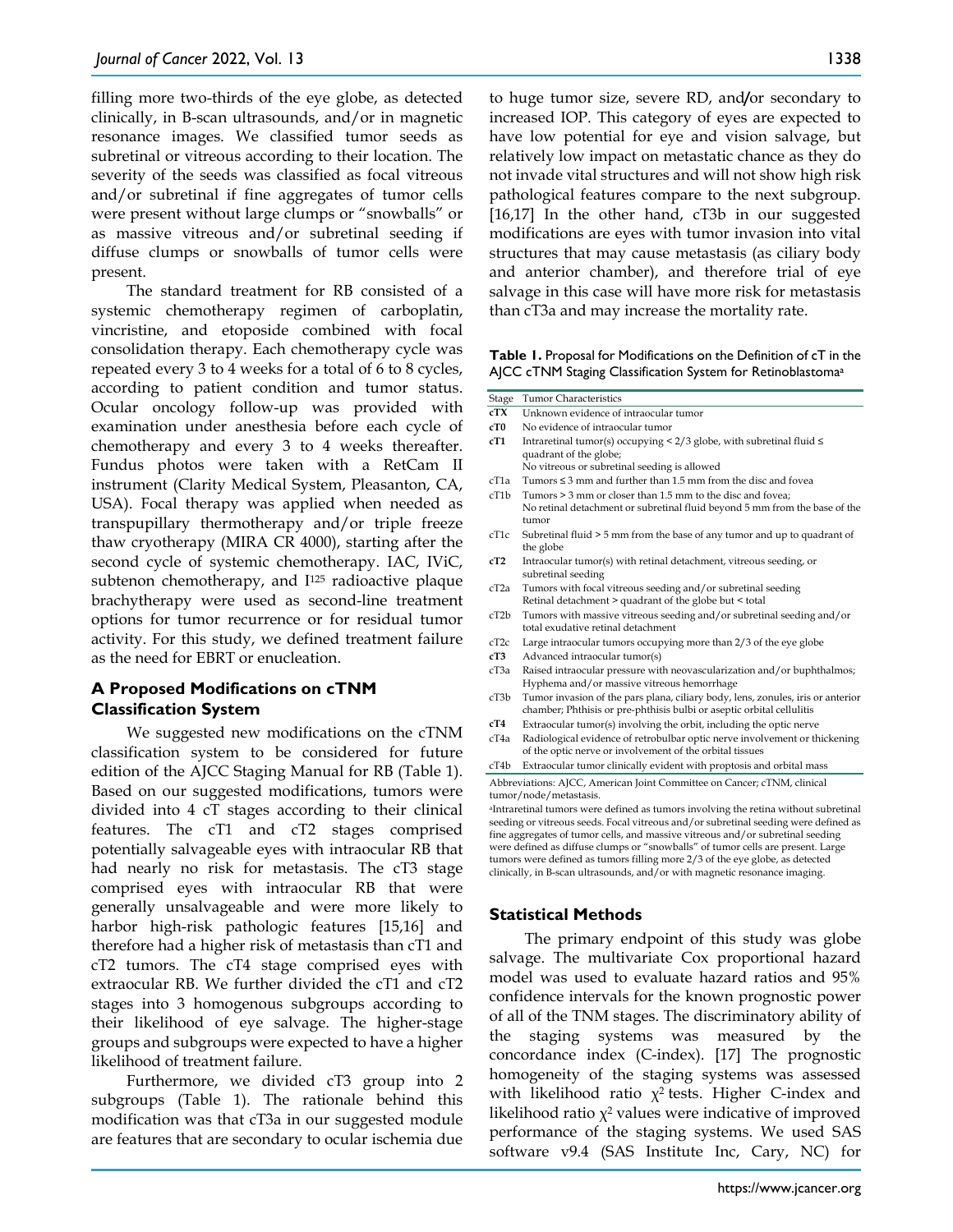statistical analyses. The odds ratio estimates for different stages were measured with a logistic regression model, and the point effect was set as group A or cT1a for the probability of treatment failure. *P* values were measured with Fisher exact tests, and values of 0.05 or less were considered significant.

## **Results**

## **Patients Demographics and Management Outcomes**

We analyzed clinical data from 478 patients: 249 (52%) were boys, and 335 (70%) had bilateral disease. We investigated 697 eyes with RB tumors: 6 had extraocular RB, 126 were treated with primary enucleation, and 565 were managed by conservative therapy targeting globe salvage. A family history of RB was present in 6 (4%) unilateral cases and in 66 (20%) bilateral cases. The median age at diagnosis was 6 and 28 months for patients with bilateral and unilateral RB, respectively.

Of 565 eyes that received conservative therapy, 421 (75%) eyes were salvaged, 369 (65%) were treated with chemoreduction alone, and 52 (9%) mandated additional therapy, such as IAC (15 eyes), IViC (21 eyes), subtenon chemotherapy (24 eyes), or I125 radioactive plaque therapy (13 eyes). Treatment failure occurred for 144 (25%) eyes: 130 eyes were enucleated (including 16 eyes that also received EBRT), and 14 eyes were preserved with EBRT. After a 120-month median follow-up period, 24 (5%) patients died of second neoplasms (n = 3) or metastases ( $n = 21$ ).

## **Tumor Features according to the AJCC-7 and AJCC-8 cTNM Staging Systems**

For the 565 eyes that received conservative therapy, tumors in 488 eyes were smaller than two-thirds of the globe, and 77 were larger than two-thirds of the globe. Tumors were intraretinal in 147 eyes and extraretinal in 418 eyes. Tumor seeding was present in 368 eyes: 151 eyes had subretinal seeds, 119 eyes had vitreous seeds, and 98 eyes had both types of seeds. We detected focal seeds in 209 eyes and massive seeds in 159 eyes (Table 2).

According to AJCC-7, 189 (27%) eyes were T1 (6% were T1a, 15% were T1b, and 6% were T1c), 345 (49%) were T2 (29% were T2a and 20% were T2b), 157 (23%) were T3 (12% were T3a and 11% were T2b), and 6 were T4. According to AJCC-8, 147 (21%) eyes were T1 (6% were T1a and 15% were T1b), 471 (68%) were T2 (6% were T2a and 62% were T2b), 73 (11%) were T3, and 6 were T4 (Table 3).

## **Stage Migration**

Among the 691 eyes with intraocular RB, 361 (52%) had the same stage in both the AJCC-7 and AJCC-8 classification systems, including all eyes in stages cT1a and cT1b and some eyes in stages cT2a, cT2b, and cT3 (Table 4). Stage migration occurred for 330 (48%) eyes, including 246 (36%) eyes that were upstaged (ie, the stage in AJCC-8 was higher than that in the AJCC-7) and 84 (12%) that were downstaged (ie, the stage in AJCC-8 was lower than that in AJCC-7). Specifically, 42 (6%) eyes were upstaged from cT1c to cT2b, 204 (30%) upstaged from cT2a to cT2b, and 84 (12%) eyes were downstaged from cT3 to cT2b.

**Table 2.** Association of Tumor Features and Globe Salvage

| <b>Tumor Features</b>           | Conservative Therapy | Eye Salvageb (%) |    | $P$ value |
|---------------------------------|----------------------|------------------|----|-----------|
| Total no. eyes <sup>a</sup>     | 565                  | 421              | 75 |           |
| Tumor extent                    |                      |                  |    | < 0.0001  |
| Intraretinal                    | 147                  | 139              | 95 |           |
| Extraretinal                    | 418                  | 282              | 67 |           |
| Tumor size                      |                      |                  |    | < 0.0001  |
| Small $($ < $2/3$ of the globe) | 488                  | 403              | 83 |           |
| Large $($ > 2/3 of the globe)   | 77                   | 19               | 25 |           |
| Presence of seeds               |                      |                  |    | < 0.0001  |
| No                              | 197                  | 178              | 90 |           |
| Yes                             | 368                  | 243              | 66 |           |
| Type of seeds                   |                      |                  |    | .161      |
| Subretinal                      | 151                  | 103              | 68 |           |
| Vitreous                        | 119                  | 73               | 61 |           |
| Combined                        | 98                   | 67               | 68 |           |
| Severity of seeds               |                      |                  |    | .0005     |
| Focal                           | 209                  | 154              | 74 |           |
| Massive                         | 159                  | 89               | 46 |           |

aWe evaluated data from 478 patients, with 813 total affected eyes. Because 116 eyes were enucleated before referral to our center the number of affected eyes treated was 697, and 565 tumors were treated by conservative therapy. bThis is the number of eyes that were salvaged without external beam radiation

therapy or enucleation.

## **Correlation between Tumor Features and Eye Salvage**

We found  $95\%$  (n = 139/147) of eyes with intraretinal tumors were salvaged, whereas  $67\%$  (n = 282/418) of eyes with extraretinal tumors were salvaged. Therefore, tumor extent was a significant risk factor for treatment failure ( $P < .0001$ ). We found 83% ( $n = 403/488$ ) of eyes with small tumors were salvaged, whereas only  $25%$  (n = 19/77) of eyes with large tumors were salvaged. Therefore, tumor size was also significant risk factor for treatment failure (*P*  < .0001). The presence of tumor seeding was significant as a risk factor for failure of local control (*P <* .0001), as 90% (n = 178/197) of eyes without seeding and  $66\%$  (n = 243/368) of eyes with seeding were salvaged. In addition, tumors with massive seeds were more likely to fail treatment than those with focal seeds (*P* = .0005), as 74% (n = 154/209) eyes with focal seeds and only  $46\%$  (n =  $89/159$ ) with massive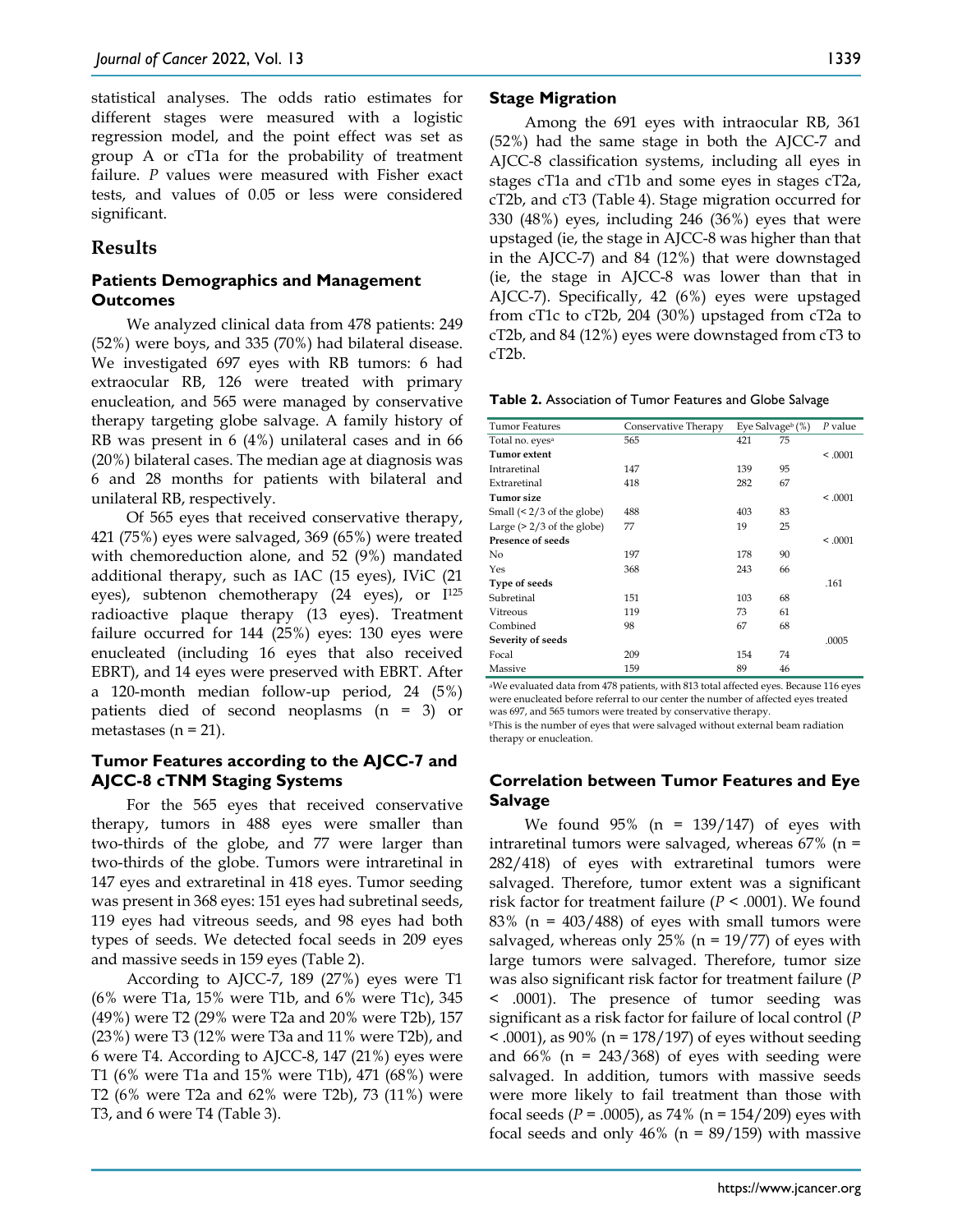seeds were salvaged. Notably, the type of seeding did not significantly affect the salvage rate  $(P = .161)$ , although eyes with vitreous seeds were marginally less likely to be salvaged (61%) than were those with subretinal seeds (68%) (Table 2).

| Table 3. Tumor cTNM Staging and Management Outcomes |  |
|-----------------------------------------------------|--|
|-----------------------------------------------------|--|

|                         | Number (%) | Primary                               | Amended          | Overall Eye Salvage for |
|-------------------------|------------|---------------------------------------|------------------|-------------------------|
|                         |            | Enucleation (%)                       | Treatment        | Amended Treatment       |
| Total no.               | 697        | 132 (19)                              | 565              | 421 (75)                |
| eyes <sup>a</sup>       |            |                                       |                  |                         |
| AJCC-7                  |            |                                       |                  |                         |
| <b>T1</b>               | 189 (27)   | 0(0)                                  | 189              | 177 (94)                |
| T <sub>1</sub> a        | 41(6)      | 0(0)                                  | 41               | 40 (98)                 |
| T <sub>1</sub> b        | 106(15)    | 0(0)                                  | 106              | 99 (93)                 |
| T <sub>1</sub> c        | 42(6)      | 0(0)                                  | 42               | 38 (90)                 |
| T <sub>2</sub>          | 345 (49)   | 48 (14)                               | 297              | 204 (69)                |
| T <sub>2</sub> a        | 204 (29)   | 26 (13)                               | 176              | 129 (73)                |
| T <sub>2</sub> b        | 141 (20)   | 22(16)                                | 121              | 75 (62)                 |
| T3                      | 157 (23)   | 78 (50)                               | 79               | 40 (51)                 |
| T <sub>3</sub> a        | 84 (12)    | 13 (16)                               | 71               | 39 (55)                 |
| T <sub>3</sub> b        | 73 (11)    | 65 (89)                               | 8                | 1(12)                   |
| T4b                     | 6(1)       | 6 (100)                               | 0                | 0(0)                    |
| $A$ <sub>I</sub> CC-8   |            |                                       |                  |                         |
| <b>T1</b>               | 147 (21)   | 0(0)                                  | 147              | 139 (95)                |
| T <sub>1</sub> a        | 41(6)      | 0(0)                                  | 41               | 40 (98)                 |
| T <sub>1</sub> b        | 106(15)    | 0(0)                                  | 106              | 99 (93)                 |
| T <sub>2</sub>          | 471 (68)   | 61 (13)                               | 410              | 281 (68)                |
| T <sub>2</sub> a        | 42(6)      | 0(0)                                  | 42               | 38 (90)                 |
| T <sub>2</sub> b        | 429 (62)   | 61 (14)                               | 368              | 243 (66)                |
| T <sub>3</sub>          | 73 (11)    | 65 (89)                               | 8                | 1(12)                   |
| T <sub>3</sub> a        | 23(3)      | 21 (91)                               | $\overline{2}$   | 0(0)                    |
| T <sub>3</sub> b        | 11(2)      | 10 (91)                               | $\mathbf{1}$     | 0(0)                    |
| T3c                     | 28(4)      | 24 (86)                               | 4                | 1(25)                   |
| T3d                     | 7(1)       | 6 (86)                                | 1                | 0(0)                    |
| T3e                     | 4(1)       | 4(100)                                | 0                | 0(0)                    |
|                         | 6(1)       | 6(100)                                | 0                | 0(0)                    |
| Т4                      | 6(1)       | 6(100)                                | 0                | 0(0)                    |
| T <sub>4</sub> a        | 5(1)       | 5(100)                                | 0                |                         |
| T <sub>4</sub> b        | 1(1)       | 1(100)                                | $\boldsymbol{0}$ |                         |
|                         |            | Proposed Modified cTNM Staging System |                  |                         |
| T1                      | 189 (27)   | 0(0)                                  | 189              | 177 (94)                |
| T1a                     | 41(6)      | 0(0)                                  | 41               | 40 (98)                 |
| T <sub>1</sub> b        | 106(15)    | 0(0)                                  | 106              | 99 (93)                 |
| T <sub>1</sub> c        | 42(6)      |                                       | 42               | 38 (90)                 |
| T2                      |            | 0(0)                                  |                  |                         |
|                         | 429 (62)   | 61 (14)                               | 368              | 243 (66)                |
| T <sub>2</sub> a        | 204 (29)   | 26 (13)                               | 176              | 129 (73)                |
| T <sub>2</sub> b        | 141 (20)   | 22(16)                                | 121              | 75 (62)                 |
| T <sub>2c</sub>         | 84 (12)    | 13 (16)                               | 71               | 39 (55)                 |
| T3                      | 73 (11)    | 65 (89)                               | 8                | 1(12)                   |
| T <sub>2</sub> a        | 35(5)      | 30 (86)                               | 5                | 1(20)                   |
| T <sub>2</sub> b        | 38(6)      | 35 (92)                               | 3                | 0(0)                    |
| T4                      | 6(1)       | 6 (100)                               | 0                | 0(0)                    |
| Metastasisc             | 22(4)      |                                       |                  |                         |
| Secondary<br>malignancy | 4(1)       |                                       |                  |                         |

Mortalityd 24 (5)

Abbreviations: AJCC-7, American Joint Committee on Cancer Staging Manual, 7th edition; AJCC-8, American Joint Committee on Cancer Staging Manual, 8th edition; cTNM, clinical tumor/node/metastasis.

<sup>a</sup> We evaluated data from 478 patients, with 813 total affected eyes. Because 116 eyes were enucleated before referral to our center, the number of affected eyes treated was 697.

<sup>b</sup> Of 126 eyes treated with primary enucleation, 6 had extraocular disease treated by enucleation after neoadjuvant chemotherapy.

c This included all patients with metastasis including those who had metastasis at time of diagnosis and those who developed metastasis during therapy and follow up at our center. All but one died because of metastasis.

d Twenty four patients died at the last date of follow up; 21 with metastasis and 3 with second malignancy.

**Table 4.** Distribution of Tumors according to the AJCC cTNM Staging Manual, 7<sup>th</sup> and 8<sup>th</sup> Editions

|                   | AJCC-8 cTNM Stage |              |    |                |              | Sum |
|-------------------|-------------------|--------------|----|----------------|--------------|-----|
|                   | 1a                | 1b           | 2a | 2 <sub>b</sub> | 3            |     |
| AJCC-7 cTNM Stage |                   |              |    |                |              |     |
| 1a                | 41                | $\mathbf{0}$ | 0  | $\mathbf{0}$   | $\Omega$     | 41  |
| 1 <sub>b</sub>    | 0                 | 106          | 0  | 0              | $\mathbf{0}$ | 106 |
| 1c                | 0                 | $\mathbf{0}$ | 42 | $\mathbf{0}$   | $\mathbf{0}$ | 42  |
| 2a                | 0                 | $\mathbf{0}$ | 0  | 204            | $\Omega$     | 204 |
| 2 <sub>b</sub>    | 0                 | 0            | 0  | 141            | $\Omega$     | 141 |
| 3                 | 0                 | $\mathbf{0}$ | 0  | 84             | 73           | 157 |
| Sum               | 41                | 106          | 42 | 429            | 73           | 691 |

Abbreviations: Abbreviations: AJCC-7, American Joint Committee on Cancer Staging Manual, 7th edition; AJCC-8, American Joint Committee on Cancer Staging Manual, 8<sup>th</sup> edition; cTNM, clinical tumor/node/metastasis.

#### **Correlation between AJCC-7 and Eye Salvage**

More advanced cTNM-staged tumors had a significantly higher likelihood of treatment failure than did those with lower cTNM stages  $(P < 0.0001)$ . The eye salvage rate was  $94\%$  (n = 177/189) for T1 tumors (98% for T1a, 93% for T1b, and 90% for T1c), 69% (n = 204/297) for T2 (73% for T2a and 62% for T2b), and 51% (n = 40/79) for T3 (55% for T3a and 12% for T2b). A logistic regression model demonstrated that the treatments for T2 and T3 tumors were 6.7 and 14 times more likely to fail than were those for T1 tumors, respectively, and the treatments for T1b, T1c, T2a, and T2b tumors were 2.8, 4.2, 14.6, and 24.5 times more likely to fail than were those for T1a tumors, respectively (Table 5).

#### **Correlation between AJCC-8 and Eye Salvage**

More advanced cTNM-staged tumors had a significantly higher likelihood of treatment failure than did those with lower cTNM stages  $(P < .0001)$ . The eye salvage rate was  $95\%$  (n = 139/147) for T1 tumors (98% for T1a and 93% for T1b), 68% (n = 281/410) for T2 (90% for T2a and 66% for T2b), and 12% ( $n = 1/8$ ) for T3. A logistic regression model showed that the treatments for T2 and T3 tumors were 7.98 and 121.6 times more likely to fail than were those for T1 tumors, respectively, and the treatments for T1b, T2a, and T2b tumors were 2.8, 4.2, and 20.6 times more likely to fail than were those for T1a tumors, respectively (Table 5).

## **A Proposal for Modifications on the cTNM Staging System**

Because 95% of eyes with intraretinal tumors and 67% of those with extraretinal tumors were salvaged  $(P \le .0001)$ , we consolidated intraretinal tumors in the same stage (cT1), which we subdivided into 3 subgroups according to tumor size and severity. Because the severity of tumor seeds in extraretinal tumors affected prognosis, we assigned tumors with massive seeds as more advanced (cT2b) than tumors with focal seeds (cT2a). Only 25% of eyes with large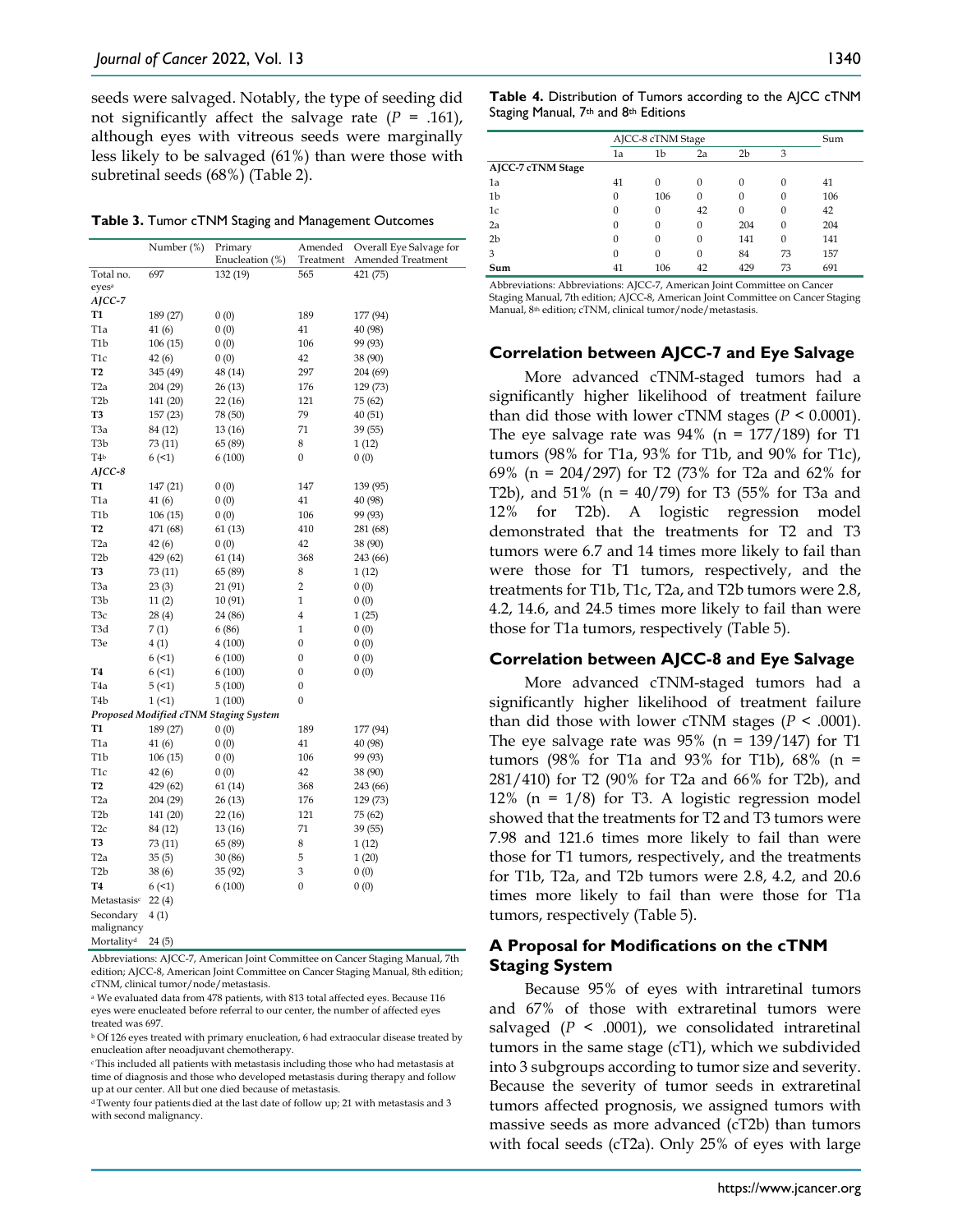tumors were salvaged, which was worse than eyes containing massive seeds; therefore, we assigned large tumors as cT2c. Because the type of seeding did not affect the eye salvage rate  $(P = .161)$ , we did not consider seed type as a factor for staging. We assigned potentially unsalvageable intraocular group E tumors harboring high-risk pathologic features as stage T3 [15,16] and those with extraocular invasion as stage T4.

**Table 5.** Prognostic Performance of AJCC-7, AJCC-8, and the Proposed Modifications on cTNM Staging Systems

|                                       | Concordance Indices |                                      |                             |          | Likelihood Ratio     |  |
|---------------------------------------|---------------------|--------------------------------------|-----------------------------|----------|----------------------|--|
|                                       | C-index             |                                      | Bootstrap 95% CI            |          | $\chi^2$             |  |
| AJCC-7                                | 0.6927              |                                      | 0.6391-0.7464               |          | (29.51) < .0001      |  |
| AJCC-8                                | 0.7454              |                                      | 0.6203-0.8706               |          | (18.49) < .0001      |  |
| Propose                               | 0.7249              |                                      | 0.6714-0.7785               |          | (42.71) < .0001      |  |
| d System                              |                     |                                      |                             |          |                      |  |
|                                       |                     |                                      | <b>Odds Ratio Estimates</b> |          |                      |  |
|                                       | <b>Eye Salvage</b>  | Effect                               | P Value                     | Point    | $95\%$ Wald          |  |
|                                       | $(^{0}/_{0})$       |                                      |                             | Estimate | Confidence<br>Limits |  |
| $A$ <sub>I</sub> CC-7                 |                     |                                      |                             |          |                      |  |
| T1                                    | 177 (94)            |                                      |                             |          |                      |  |
| T <sub>1</sub> a                      | 40 (98)             |                                      |                             |          |                      |  |
| T <sub>1</sub> b                      | 99 (93)             | T1b vs T1a                           | .3381                       | 2.828    | 0.337-23.732         |  |
| T <sub>1c</sub>                       | 38 (90)             | T1c vs T1a                           | .2076                       | 4.210    | 0.450-39.384         |  |
| T <sub>2</sub>                        | 204(69)             | $T2$ vs $T1$                         | < 0.001                     | 6.724    | 3.567-12.676         |  |
| T <sub>2</sub> a                      | 129 (73)            | T <sub>2</sub> a vs T <sub>1</sub> a | .0091                       | 14.573   | 1.948-109.002        |  |
| T <sub>2</sub> h                      | 75 (62)             | T <sub>2</sub> b vs T <sub>1</sub> a | .0019                       | 24.533   | 3.261-184.554        |  |
| T <sub>3</sub>                        | 40(51)              | T <sub>3</sub> vs T <sub>1</sub>     | < 0.0001                    | 14.381   | 6.914-29.912         |  |
| T3a                                   | 39(55)              | T <sub>3</sub> a vs T <sub>1</sub> a | .0008                       | 32.819   | 4.273-252.050        |  |
| T <sub>3</sub> b                      | 1(12)               | T3bvs T1a                            | .0001                       | 279.991  | 15.627 - >999.999    |  |
| $A$ <sub>I</sub> CC-8                 |                     |                                      |                             |          |                      |  |
| T1                                    | 139 (95)            |                                      |                             |          |                      |  |
| T <sub>1</sub> a                      | 40 (98)             |                                      |                             |          |                      |  |
| T <sub>1</sub> b                      | 99 (93)             | T1b vs T1a                           | .3381                       | 2.828    | 0.337-23.732         |  |
| T <sub>2</sub>                        | 281 (68)            | $T2$ vs $T1$                         | < 0.0001                    | 7.976    | 3.796-16.758         |  |
| T <sub>2</sub> a                      | 38 (90)             | T <sub>2</sub> a vs T <sub>1</sub> a | .2076                       | 4.21     | 0.45-39.384          |  |
| T <sub>2</sub> b                      | 243 (66)            | T <sub>2</sub> b vs T <sub>1</sub> a | .003                        | 20.575   | 2.796-151.422        |  |
| T <sub>3</sub>                        | 1(12)               | <b>T3 vs T1</b>                      | < 0.0001                    | 121.615  | 13.299 - > 999.999   |  |
| Proposed Modified cTNM Staging System |                     |                                      |                             |          |                      |  |
| <b>T1</b>                             | 177 (94)            |                                      |                             |          |                      |  |
| T <sub>1</sub> a                      | 40 (98)             |                                      |                             |          |                      |  |
| T <sub>1</sub> b                      | 99 (93)             | T1b vs T1a                           | .3381                       | 2.828    | 0.337-23.732         |  |

|                  | Concordance Indices | Likelihood Ratio                     |                  |         |                |
|------------------|---------------------|--------------------------------------|------------------|---------|----------------|
|                  | C-index             |                                      | Bootstrap 95% CI |         | $\chi^2$       |
| T1c              | 38 (90)             | T1c vs T1a                           | .2076            | 4.210   | 0.450-39.384   |
| T <sub>2</sub>   | 243 (66)            | T <sub>2</sub> vs T <sub>1</sub>     | < 0.0001         | 6.127   | 3.275-11.461   |
| T <sub>2</sub> a | 129 (73)            | T2a vs T1a                           | .0091            | 14.573  | 1.948-109.002  |
| T <sub>2</sub> b | 75 (62)             | T <sub>2</sub> b vs T <sub>1</sub> a | .0019            | 24.533  | 3.261-184.554  |
| T <sub>2c</sub>  | 39(55)              | T <sub>2</sub> c vs T <sub>1</sub> a | .0008            | 32.819  | 4.273-252.050  |
| T3               | 1(12)               | T3 vs T1                             | < 0.0001         | 103.247 | 11.726-909.088 |

Abbreviations: AJCC-7, American Joint Committee on Cancer Staging Manual, 7th edition; AJCC-8, American Joint Committee on Cancer Staging Manual, 8th edition; cTNM, clinical tumor/node/metastasis.

According to our proposed cTNM staging system, 189 (27%) eyes were T1 (6% were T1a, 15% were T1b, and 6% T1c), 429 (62%) were T2 (29% were T2a, 20% were T2b, and 12% T2c), 73 (11%) were T3 (5% were T3a, and 6% were T3b), and 6 were T4 (Table 3). Advanced cTNM-staged tumors had a significantly higher likelihood of treatment failure (*P* < .0001). The eye salvage rate was 94% (n = 177/189) for T1 tumors (98% for T1a, 93% for T1b, and 90% for T1c), 66% (n = 243/368) for T2 (73% for T2a, 62% for T2b, and 55% for T2c), and 12% (n =  $1/8$ ) for T3 (17% for T3a and 0% for T2b). Logistic regression demonstrated that the treatments for T2 and T3 tumors were 6.1 and 103 times more likely to fail than were those for T1 tumors, respectively, and the treatments for T1b, T1c, T2a, T2b, and T2c tumors were 2.8, 4.2, 14.6, 24.5, and 32.8 times more likely to fail than were those for T1a tumors, respectively (Table 5).

The 3 TNM staging systems (AJCC-7, AJCC-8, and the modified staging system) we investigated were all generally able to predict the likelihood of eye salvage (Figure 1 and Table 5). We compared the performance of AJCC-7, AJCC-8, and the modified staging system by calculating the C-index and likelihood ratio  $\chi^2$  values (Table 5). The modified staging system had the highest likelihood ratio  $\chi^2$ 



**Figure 1.** Globe Salvage Rates of Eyes with Intraocular Retinoblastoma. The globe salvage rates are shown for tumors classified with the American Joint Committee on Cancer Staging Manual,  $7<sup>th</sup>$  edition and  $8<sup>th</sup>$  editions and our proposed cTNM staging system modifications.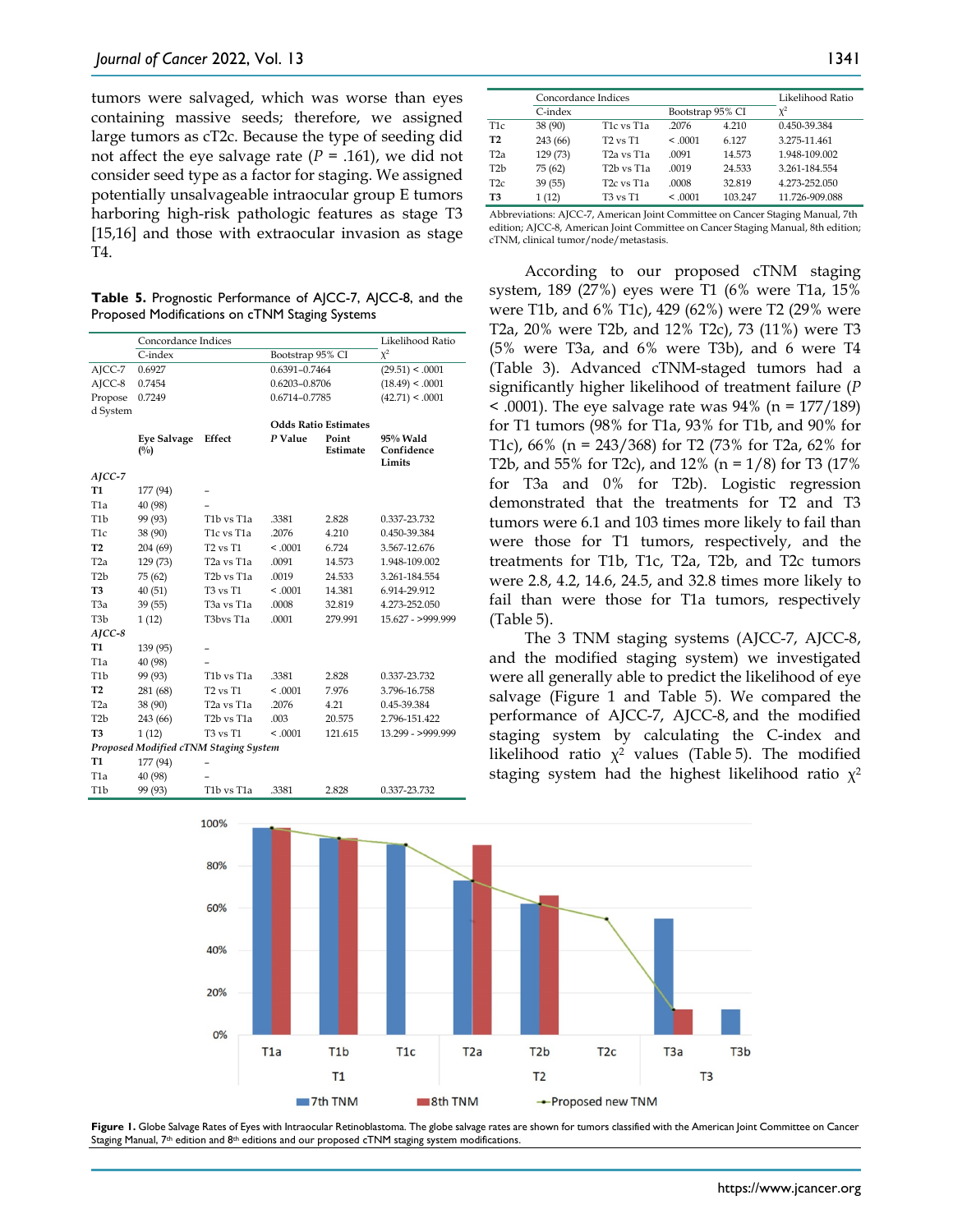value. The C-index values for both AJCC-8 and the proposed system were approximately equal (both were higher than that of AJCC-7), but the confidence interval for the proposed staging system was (0.67-0.77) which is better than the confidence interval for AJCC-8 (0.62-0.87), indicating that our proposed staging system has better prognostic capability than AJCC-8.

## **Correlation between AJCC-7, AJCC-8, and the proposed modifications and the Rate of Metastasis**

Twenty-one patients developed metastasis; no patient with the worst eye stage T1 developed metastasis in any of the three TNM staging systems. Four patients had extraocular RB and were stage T4 in the three systems, and eight patients had the worst eye staged as T3b based on AJCC-7, and were staged T3 based on both AJCC-8 and the proposed modifications (Table 6). Because of the low number of patients with metastasis in each subgroup, no statistical correlation could be done (Figure 2).

## **Discussion**

Accurate staging is essential to guide treatment and predict prognosis [18,19]. When we evaluated the discriminative ability of AJCC-7 and AJCC-8 to predict the likelihood of globe salvage, we found that higher cT stage in both editions was associated with an increased risk of treatment failure. However, our proposed staging system exhibited the best performance of the 3, indicating that our proposed modifications are better for predicting globe salvage.

Recently, the predictive value of the 8th edition AJCC staging for RB for both survival and eye globe salvage was evaluated by 8 ophthalmic oncology centers from 13 countries over 6 continents. They found that the overall eye globe salvage rate without EBRT was 52%, and the cumulative 5- year survival and eye globe salvage estimates by clinical TNM categories were 100% and 96% for category cT1a, 98% and 88% for cT1b, 98% and 60% for cT2a, 96% and 57% for cT2b, 89% and 25% for cT3 tumors, respectively [20,21]. Based on that large and heterogenous RB patient population, the 8<sup>th</sup> edition AJCC RB Staging System was found to be capable of predicting metastasis-related mortality as well as eye globe-salvage [20,21]. In our study we analyzed a homogenous group of RB patients who were treated by the same team in a single center, and similarly, we found that the eye salvage rate was 95% for T1 tumors (98% for T1a and 93% for T1b), 68% for T2 tumors (90% for T2a and 66% for T2b), and 12% for T3 tumors. Base on that, we looked for more accurate and detailed clinical features that may harbor higher predictive power for eye globe salvage and we incorporated that in our proposed modified staging system.



**Figure 2.** Metastatic Rates of Patients with Retinoblastoma. The metastatic rates are shown for tumors classified with the American Joint Committee on Cancer Staging Manual, 7th edition and 8th editions and our proposed cTNM staging system modifications.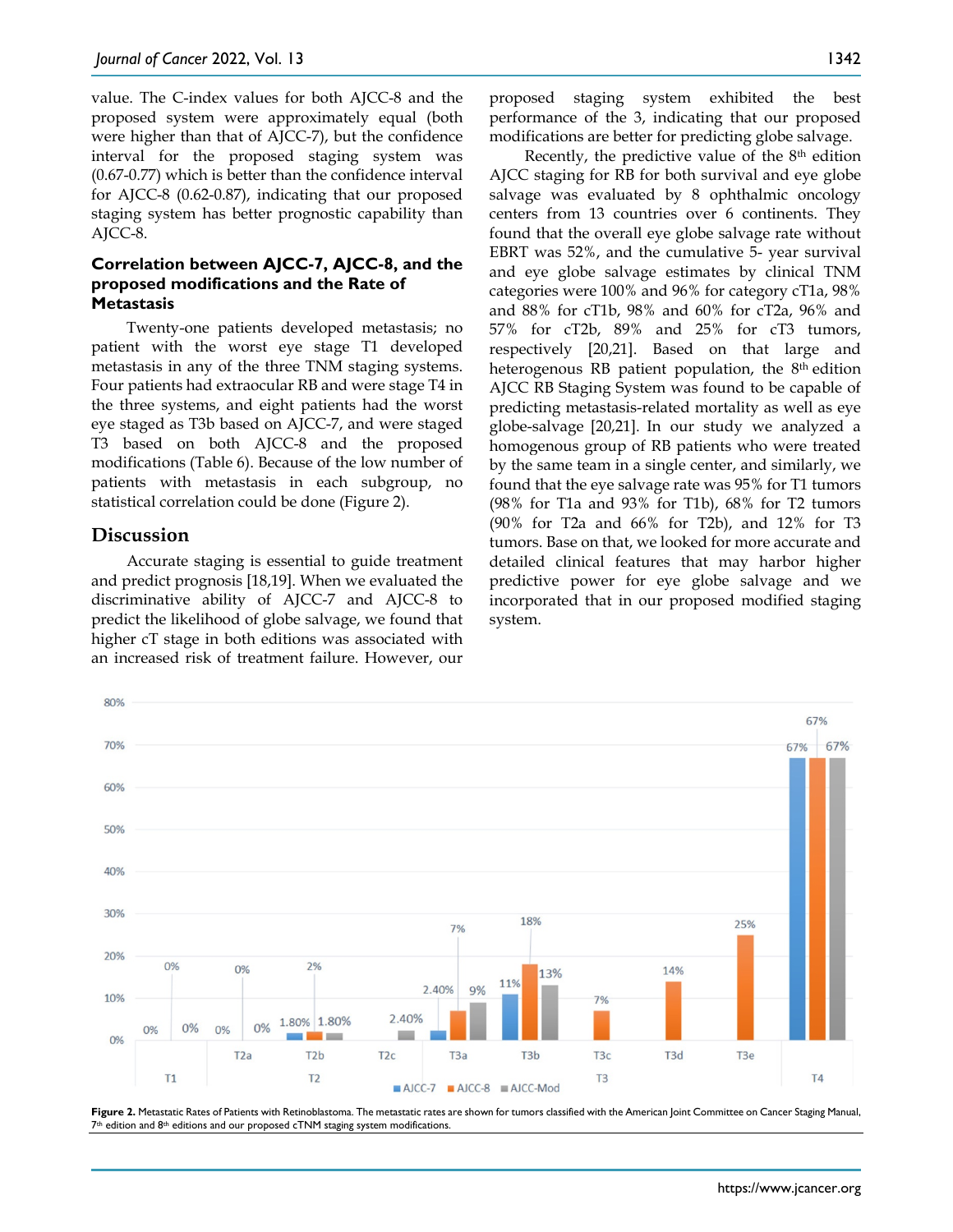**Table 6.** Tumor cTNM Staging and Metastasis related Mortality (478 RB patients)a

|                                       | Number (%)   | Metastasis   | Metastasis Related<br>Mortality |
|---------------------------------------|--------------|--------------|---------------------------------|
| Total no. patients <sup>b</sup> with  | 362 patients | 17(5)        | 16(4.4)                         |
| known stage                           |              |              |                                 |
| Unknown stage                         | 116 patient  | 4            | $\bf{4}$                        |
| AJCC-7                                |              |              |                                 |
| <b>T1</b>                             | 20(5.5)      | 0(0)         | 0(0)                            |
| T <sub>1</sub> a                      | 5(1.4)       | 0(0)         | 0(0)                            |
| T <sub>1</sub> b                      | 10(2.4)      | 0(0)         | 0(0)                            |
| T <sub>1c</sub>                       | 5(1.4)       | 0(0)         | 0(0)                            |
| T <sub>2</sub>                        | 179 (50)     | 3(1.7)       | 3(1.7)                          |
| T <sub>2</sub> a                      | 19(5)        | 0(0)         | 0(0)                            |
| T <sub>2</sub> b                      | 160(44)      | 3(1.8)       | 3(1.8)                          |
| T3                                    | 157(43)      | 10(6.4)      | 9(5.7)                          |
| ТЗа                                   | 84 (23)      | 2(2.4)       | 2(2.4)                          |
| T3b                                   | 73 (20)      | 8(11)        | 7(9.5)                          |
| T <sub>4</sub> b                      | 6(1.6)       | $4(67\%)$    | $4(67\%)$                       |
| $A$ <sub>I</sub> CC-8                 |              |              |                                 |
| <b>T1</b>                             | 15(4)        | 0(0)         | 0(0)                            |
| T1a                                   | 5(1.4)       | 0(0)         | 0(0)                            |
| T <sub>1</sub> b                      | 10(2.8)      | 0(0)         | 0(0)                            |
| T2                                    | 268 (74)     | 5(2)         | 5(2)                            |
| T <sub>2</sub> a                      | 5(1.4)       | 0(0)         | 0(0)                            |
| T <sub>2</sub> b                      | 263(73)      | 5(2)         | 5(2)                            |
| T <sub>3</sub>                        | 73 (20)      | 8 (11)       | 7(9.5)                          |
| ТЗа                                   | 23(3)        | 2(7)         | 2(7)                            |
| T <sub>3</sub> b                      | 11(2)        | 2(18)        | 2(18)                           |
| T3c                                   | 28(4)        | 2(7)         | 1(4)                            |
| T3d                                   | 7(1)         | 1(14)        | 1(14)                           |
| T3e                                   | 4(1)         | 1(25)        | 1(25)                           |
| <b>T4</b>                             | 6(1.6)       | $4(67\%)$    | 4(67%)                          |
| T <sub>4</sub> a                      | 5(1)         | 3            | 3                               |
| T <sub>4</sub> b                      | 1(1)         | $\mathbf{1}$ | $\mathbf{1}$                    |
| Proposed Modified cTNM Staging System |              |              |                                 |
| <b>T1</b>                             | 20(5.5)      | 0(0)         | 0(0)                            |
| T <sub>1</sub> a                      | 5(1.4)       | 0(0)         | 0(0)                            |
| T1b                                   | 10(2.8)      | 0(0)         | 0(0)                            |
| T1c                                   | 5(1.4)       | 0(0)         | 0(0)                            |
| T <sub>2</sub>                        | 263 (73)     | 5(2)         | 5(2)                            |
| T <sub>2</sub> a                      | 19(5.3)      | 0(0)         | 0(0)                            |
| T <sub>2</sub> b                      | 160(44)      | 3(1.8)       | 3(1.8)                          |
| T <sub>2c</sub>                       | 84 (23)      | 2(2.4)       | 2(2.4)                          |
| T <sub>3</sub>                        | 73(20)       | 8(11)        | 7(9.5)                          |
| T <sub>2</sub> a                      | 35(5)        | 3(9)         | 2(6)                            |
| T <sub>2</sub> b                      | 38(6)        | 5(13)        | 5(13)                           |
| T4                                    | 6(1.4)       | 4(67%)       | 4 (67%)                         |
| Metastasisb                           | 22/478 (4.6) |              |                                 |
| Metastasis related<br>Mortality       | 21 (4.4%)    |              |                                 |

Abbreviations: AJCC-7, American Joint Committee on Cancer Staging Manual, 7th edition; AJCC-8, American Joint Committee on Cancer Staging Manual, 8th edition; cTNM, clinical tumor/node/metastasis.

a We correlated between the metastasis and the stage of the worst affected eye for patients with bilateral disease.

b We evaluated data from 478 patients, 116 patients had one eye enucleated before referral to our center, therefore the stage of the worst eye wasn't known.

b This included all patients with metastasis including those who had metastasis at time of diagnosis and those who developed metastasis during therapy and follow up at our center.

We divided cT2 tumors into T2a to T2b subgroups according to the presence or absence of tumor seeds, which was supported by our finding that 90% of eyes without tumor seeding were salvaged. However, the cT2b subgroup encompassed a large group of heterogeneous tumors because this subgroup included all tumors with seeding, regardless of their location (subretinal vs vitreal) or severity (focal seeds vs massive seeds). The American Joint Committee on Cancer Ophthalmic Oncology Task analyzed 592 eyes in group cT2b (AJCC-8) that had complete data for globe salvage analysis [5]. They found that the 5-year Kaplan-Meier cumulative globesalvage was 78% for eyes with focal seeding and 49% for eyes with diffuse seeding, and Cox proportional hazards regression analysis confirmed a higher local treatment failure risk with diffuse seeds as compared with focal seeds (hazard rate:  $2.8$ ;  $p<0.001$ ) [5]. In the other hand there was insufficient evidence to prove or disprove an association between tumor seeds type and local treatment failure risk (p=0.06). Similarly, when we analyzed 368 T2b (AJCC-8) eyes that received conservative therapy, we found that tumors with massive seeds were more likely to fail treatment than those with focal seeds, as 74% of eyes with focal seeds in our series were salvaged, while only 46% of eyes with massive seeds were salvaged (*P* = 0.0005). Notably, in our series the type of seeding did not significantly affect the salvage rate  $(P = 0.161)$ , although eyes with vitreous seeds were marginally less likely to be salvaged (61%) than were those with subretinal seeds (68%).

Although international RB staging systems can successfully predict the likelihood of eye salvage with intravenous chemotherapy [6,7,8], the effect of tumor size on globe salvage prognosis remains controversial in the ocular oncology community. Two published versions of an international RB classification system are widely used: the International Intraocular Retinoblastoma Classification (IIRC) [4] and the Intraocular Classification for Retinoblastoma (ICRB) [5]. Although both systems are very similar, they contain subtle differences, most notably in their classification of group E eyes. The ICRB considers large tumors (ie,  $> 50\%$  of the globe) as group E, whereas these tumors would be assigned as group B, C, or D by the IIRC. Because of these discrepancies, the international staging system is inconsistent, which is also the case for AJCC-7 and AJCC-8. AJCC-7 upstages tumors from T2 to T3a if the tumors fill more than two-thirds of the globe and to T3b if the tumors are associated with destroyed eye structures, such as neovascular or angle closure glaucoma, tumor extension into the anterior segment, hyphema, vitreous hemorrhage, or orbital cellulites. Because AJCC-8 excludes tumor size from cT3 grouping, group cT3 tumors have only the features of group E tumors, according to the IIRC [4]. To resolve this issue, we propose modifications on T2 grouping in AJCC-8, and we considered specific subgroup for tumors occupying more than two-thirds of the globe (cT2c). The likelihood of eye salvage for these large tumors was 25%, which is better than the unsalvageable cT3 (IIRC group E) tumors but still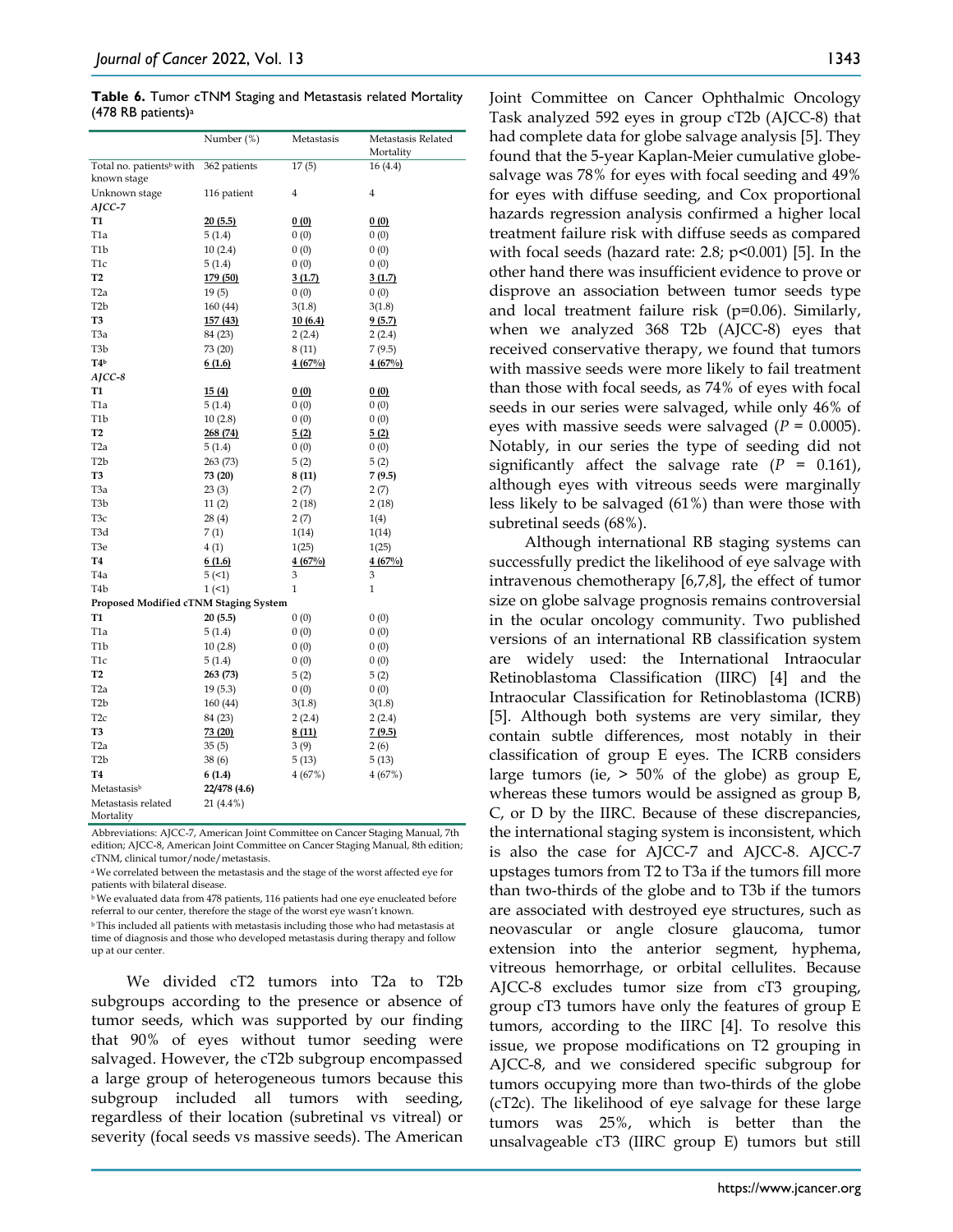worse than small tumors with focal or massive seeds (T2a and T2b).

We believe it is important to consider IIRC group E tumors (stage cT3 in AJCC-8) as a solitary group because although they comprise intraocular tumors, these tumors are at higher risk of treatment failure than are T1 and T2 tumors. These tumors harbor high-risk histopathologic features that predispose them to an increased risk of systemic metastasis [15,22,23,24,25].

In our proposal, we classified cT3 group into 2 subgroups; cT3a are eyes with features secondary to ocular ischemia (including neovascular glaucoma, buphthalmous, hyphaema, and vitreous hemorrhage), and cT3b are eyes with tumor invasion into vital structures that may cause metastasis (including ciliary body and anterior chamber invasion, phthisis, and orbital cellulitis).

cT3a eyes are expected to have low potential for eye and vision salvage because of ischemia, but relatively lower chance of metastasis as they do not invade vital structures and will not show high risk pathological features in comparison to cT3b eyes [16, 17]. The low number of patients in group cT3 in our study did not help us to prove our theory about dividing cT3 eyes into 2 subgroups. In the literature, there is a significant disparity regarding the risk of metastasis associated with high-risk clinical features. Chantada et al and Kim et al suggested that glaucoma is significantly associated with high-risk pathology. In these reports, authors compared the chance of HRPF between eyes with glaucoma and eyes without glaucoma, but they did not compare that with eyes with anterior segment invasion and/or phthisis [26, 27]. Similarly, Kashyap et al concluded that vitreous hemorrhage, hyphema, staphyloma, and orbital cellulitis were predictors of high-risk pathology, but again in comparison with less advanced tumors [28]. Furthermore, eyes with hyphaema will be more difficult to assess for anterior chamber and ciliary body invasion clinically unless they used specific imaging studies as ultrasound biomicroscopy. Based on that, there is no evidence until now about which clinical signs of advanced intraocular RB are associated with worse prognosis than others. Hopefully bigger international studies may be done in the future to validate dividing cT3 into 2 subgroups or more that show difference in survival, and that be with or against our theory.

# **Strengths and Limitations**

The same clinical team consistently managed all of the tumors in our analysis, and the sample size and tumor diversity in our cohort yielded statistical significance, strengthening our study. The retrospective nature, analysis of only intraocular RB tumors, and omission of survival prognosis were limitations in our study. Furthermore, our results are single-center data that may be not directly comparable to that derived from patients around the world.

# **Conclusions**

The clinical staging criteria used in the AJCC-7 and AJCC-8 TNM staging systems can predict the likelihood of globe salvage with conservative treatment. Tumors with massive seeding and large tumors are best considered as a more advanced stage. Accordingly, we propose modifications that outperform the current cTNM staging system and may resolve the discrepancies in previously published RB classification systems.

# **Supplementary Material**

Supplementary tables. https://www.jcancer.org/v13p1336s1.pdf

# **Acknowledgements**

The authors declare no conflicts of interest. We acknowledge Nisha Badders, PhD, ELS (Scientific Editor, St. Jude Children's Research Hospital) for the comprehensive language and scientific editing of the manuscript. We also acknowledge Ayat Taqash (King Hussein Cancer Center, Amman, Jordan) for providing assistance with the statistical analysis in this study.

# **Funding**

This research was supported in part by King Hussein Cancer Center and The Medical University of Lublin.

## **Author Contributions**

Conceptualization, Y.A.Y., I.Q. and M.A.; methodology, M.A.,Y.A.Y, I.A. and M.D.T.; software, D.A., I.J., I.S. and I.A.; validation, Y.A.Y., D.A., I.A., I.Q. and M.D.T.; formal analysis, S.Z., R.R., R.N. and M.M.; investigation, I.Q., Y.A.Y., M.M., R.N. and M.M.; resources, Y.A.Y., M.D.T. and R.N.; data curation, Y.A.Y., I.Q. and M.Me.; writing—original draft preparation, Y.A.Y., I.Q., M.D.T., M.M., S.Z., R.R. and R.N.; writing—review and editing, all authors; visualization, I.Q., I.A. and M.A.; supervision, D.A., R.R. and M.D.T.; project administration, Y.A.Y., M.M., I.J., I.S., I.A., M.A. and M.D.T.; funding acquisition M.D.T. and Y.A.Y. All authors have read and agreed to the published version of the manuscript.